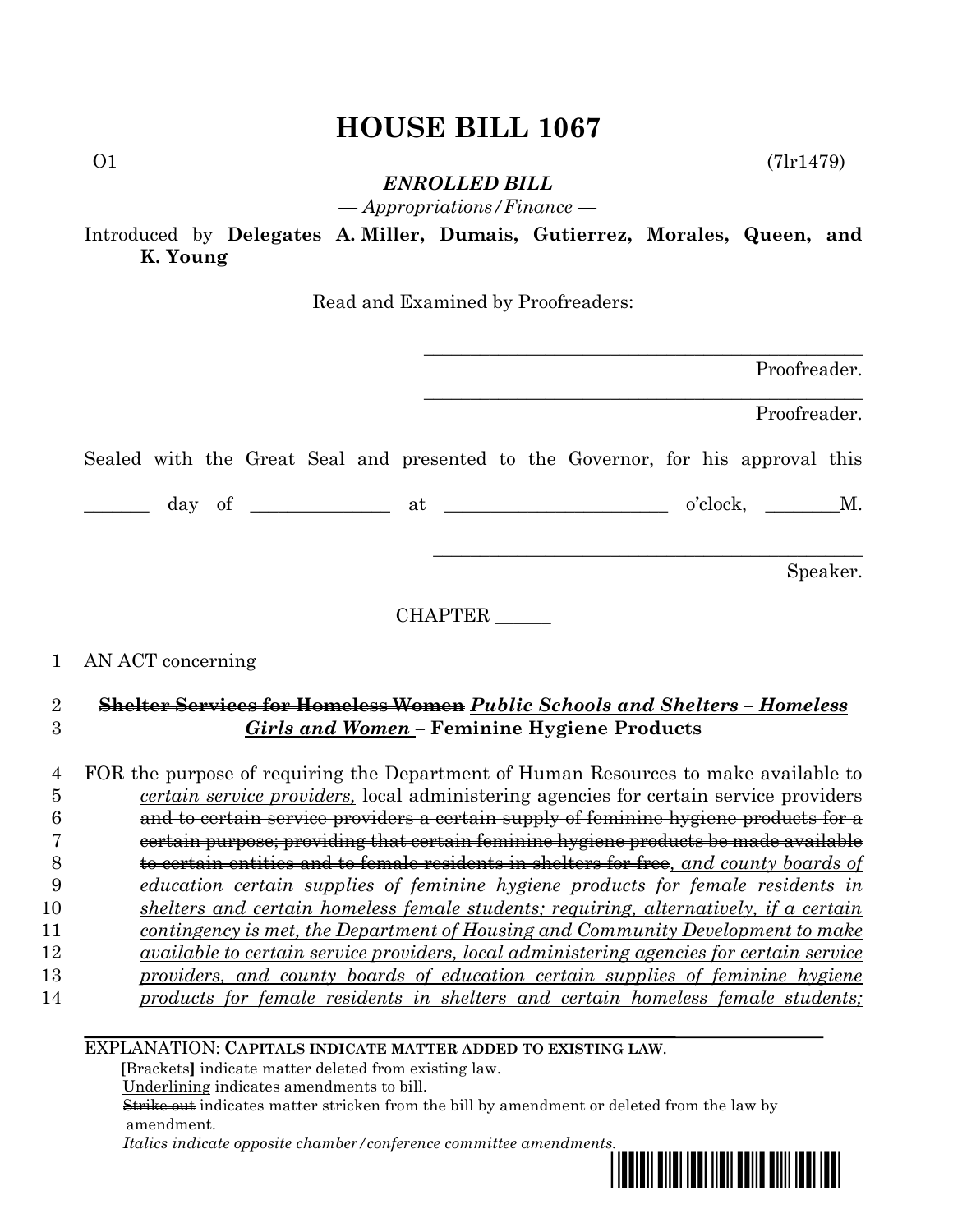## **HOUSE BILL 1067**

 *requiring certain feminine hygiene products to be made available free to certain entities and individuals; requiring each county board of education to make available* 

| $\boldsymbol{3}$<br>4 | <u>to certain homeless female students a certain supply of feminine hygiene products in</u><br><u>a certain manner</u> ; defining certain terms; making certain provisions of this Act |
|-----------------------|----------------------------------------------------------------------------------------------------------------------------------------------------------------------------------------|
| 5                     | subject to certain contingencies; and generally relating to feminine hygiene products                                                                                                  |
| 6                     | and shelter services for homeless girls and women.                                                                                                                                     |
| 7                     | BY adding to                                                                                                                                                                           |
| 8                     | Article - Human Services                                                                                                                                                               |
| 9                     | Section 6–441 to be under the new part "Part V. Homeless Women and Youth –                                                                                                             |
| 10                    | Feminine Hygiene Products"                                                                                                                                                             |
| 11                    | Annotated Code of Maryland                                                                                                                                                             |
| 12                    | (2007 Volume and 2016 Supplement)                                                                                                                                                      |
| 13                    | <b>BY</b> adding to                                                                                                                                                                    |
| 14                    | <u><b>Article</b></u> – Housing and Community Development                                                                                                                              |
| 15                    | Section 4-2301 to be under the new subtitle "Subtitle 23. Homeless Women and Youth                                                                                                     |
| 16                    | $-$ Feminine Hygiene Products"                                                                                                                                                         |
| 17                    | <b>Annotated Code of Maryland</b>                                                                                                                                                      |
| 18                    | (2006 Volume and 2016 Supplement)                                                                                                                                                      |
|                       |                                                                                                                                                                                        |
| 19                    | SECTION 1. BE IT ENACTED BY THE GENERAL ASSEMBLY OF MARYLAND,                                                                                                                          |
| 20                    | That the Laws of Maryland read as follows:                                                                                                                                             |
| 21                    | <b>Article - Human Services</b>                                                                                                                                                        |
|                       |                                                                                                                                                                                        |
| 22                    | 6-439. RESERVED.                                                                                                                                                                       |
| 23                    | 6-440. RESERVED.                                                                                                                                                                       |
| 24                    | PART V. HOMELESS WOMEN AND YOUTH - FEMININE HYGIENE PRODUCTS.                                                                                                                          |
|                       |                                                                                                                                                                                        |
| $25\,$                | $6 - 441.$                                                                                                                                                                             |
| 26                    | (1)<br>(A)<br>IN THIS PART THE FOLLOWING WORDS HAVE THE MEANINGS                                                                                                                       |
| $27\,$                | <b>INDICATED.</b>                                                                                                                                                                      |
|                       |                                                                                                                                                                                        |
| 28                    | "FEMININE HYGIENE PRODUCTS" MEANS<br>(2)<br><b>TAMPONS</b><br><b>AND</b>                                                                                                               |
| 29                    | SANITARY NAPKINS FOR USE IN CONNECTION WITH THE MENSTRUAL CYCLE.                                                                                                                       |
|                       |                                                                                                                                                                                        |
| 30                    | "LOCAL ADMINISTERING AGENCY" MEANS<br>(3)<br>THE<br><b>AGENCY</b>                                                                                                                      |
| 31                    | DESIGNATED BY THE DEPARTMENT OR A LOCAL GOVERNMENT TO MANAGE THE                                                                                                                       |
| $32\,$                | PROGRAMS FOR TRANSITIONAL HOUSING SERVICES, INCLUDING THE HOMELESS                                                                                                                     |
| $33\,$                |                                                                                                                                                                                        |
|                       |                                                                                                                                                                                        |
| 34                    | WOMEN - CRISIS SHELTER HOME PROGRAM, AND TO PROVIDE A SERVICE<br>DIRECTLY OR BY CONTRACT WITH A SERVICE PROVIDER.                                                                      |

*BY adding to*

**6–441.**

**INDICATED.**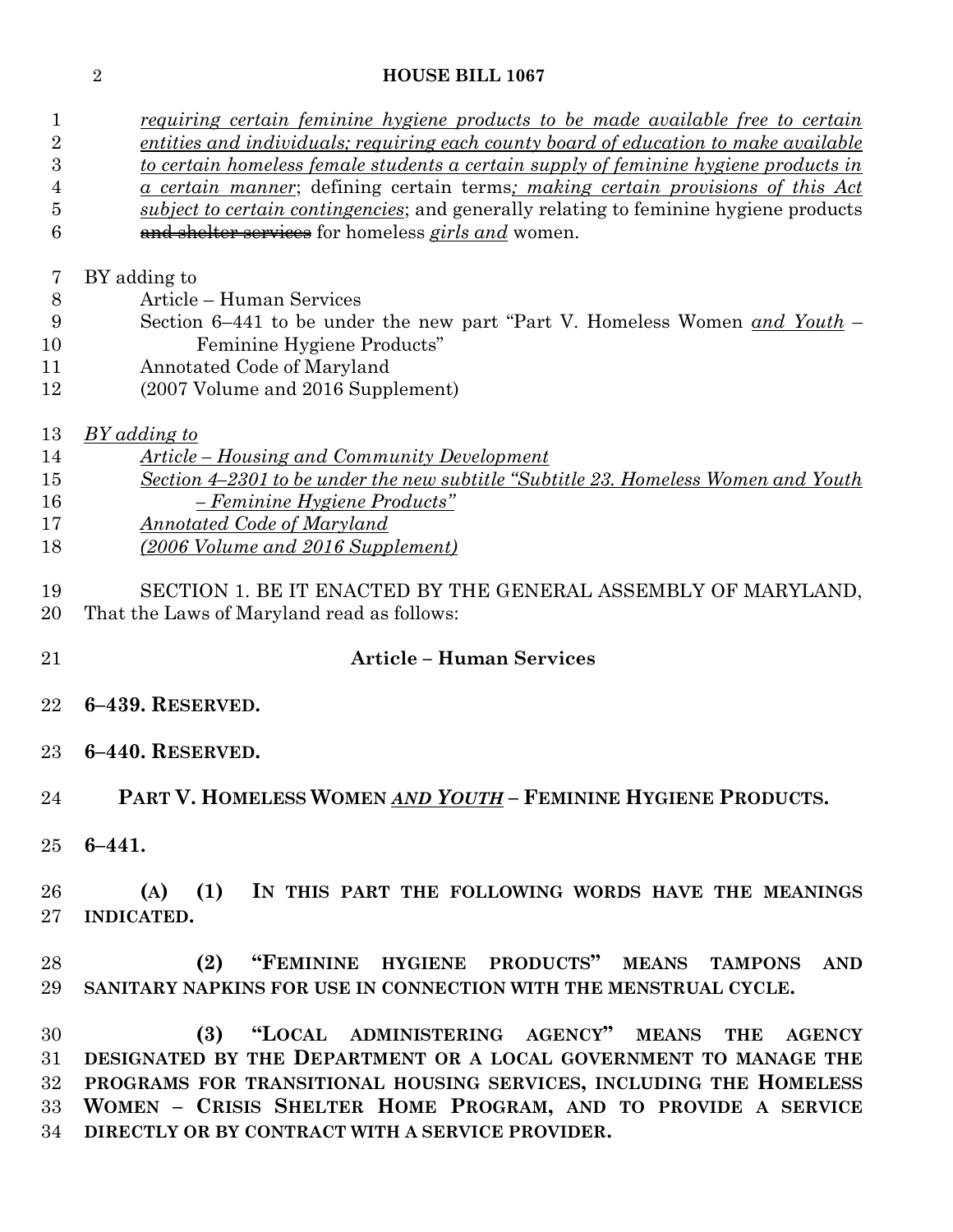## **HOUSE BILL 1067** 3

 **(4) "SERVICE PROVIDER" MEANS A PUBLIC OR PRIVATE NONPROFIT THAT CONTRACTS WITH THE DEPARTMENT OR A LOCAL ADMINISTERING AGENCY TO PROVIDE SHELTER SERVICES FOR HOMELESS INDIVIDUALS. (B) (1) THE DEPARTMENT SHALL MAKE AVAILABLE TO***:* **(I)** *SERVICE PROVIDERS AND LOCAL* **ADMINISTERING AGENCIES FOR SERVICE PROVIDERS AND TO SERVICE PROVIDERS A SUPPLY OF FEMININE HYGIENE PRODUCTS SUFFICIENT TO MEET THE NEEDS OF FEMALE RESIDENTS IN SHELTERS***; AND (II) COUNTY BOARDS OF EDUCATION A SUPPLY OF FEMININE HYGIENE PRODUCTS SUFFICIENT TO MEET THE NEEDS DURING THE NORMAL SCHOOL YEAR OF FEMALE STUDENTS WHO ARE DETERMINED TO BE HOMELESS CHILDREN OR YOUTH UNDER THE FEDERAL MCKINNEY–VENTO HOMELESS ASSISTANCE ACT*. **(2) THE FEMININE HYGIENE PRODUCTS PROVIDED UNDER PARAGRAPH (1) OF THIS SUBSECTION SHALL BE MADE AVAILABLE** *FREE* **TO***: (I) SERVICE PROVIDERS,* **LOCAL ADMINISTERING AGENCIES FOR SERVICE PROVIDERS, TO SERVICE PROVIDERS, AND TO FEMALE RESIDENTS IN SHELTERS FOR FREE***; AND (II) COUNTY BOARDS OF EDUCATION AND QUALIFYING FEMALE STUDENTS IN SCHOOLS. (C) EACH COUNTY BOARD OF EDUCATION, THROUGH SCHOOL NURSES, SHALL MAKE AVAILABLE TO FEMALE STUDENTS WHO ARE DETERMINED TO BE HOMELESS CHILDREN OR YOUTH UNDER THE FEDERAL MCKINNEY–VENTO HOMELESS ASSISTANCE ACT A FREE SUPPLY OF FEMININE HYGIENE PRODUCTS, AS PROVIDED UNDER SUBSECTION (B) OF THIS SECTION.* SECTION 2. AND BE IT FURTHER ENACTED, That this Act shall take effect 27 <del>October 1, 2017.</del> *SECTION 2. AND BE IT FURTHER ENACTED, That the Laws of Maryland read as follows: Article – Housing and Community Development SUBTITLE 23. HOMELESS WOMEN AND YOUTH – FEMININE HYGIENE PRODUCTS. 4–2301.*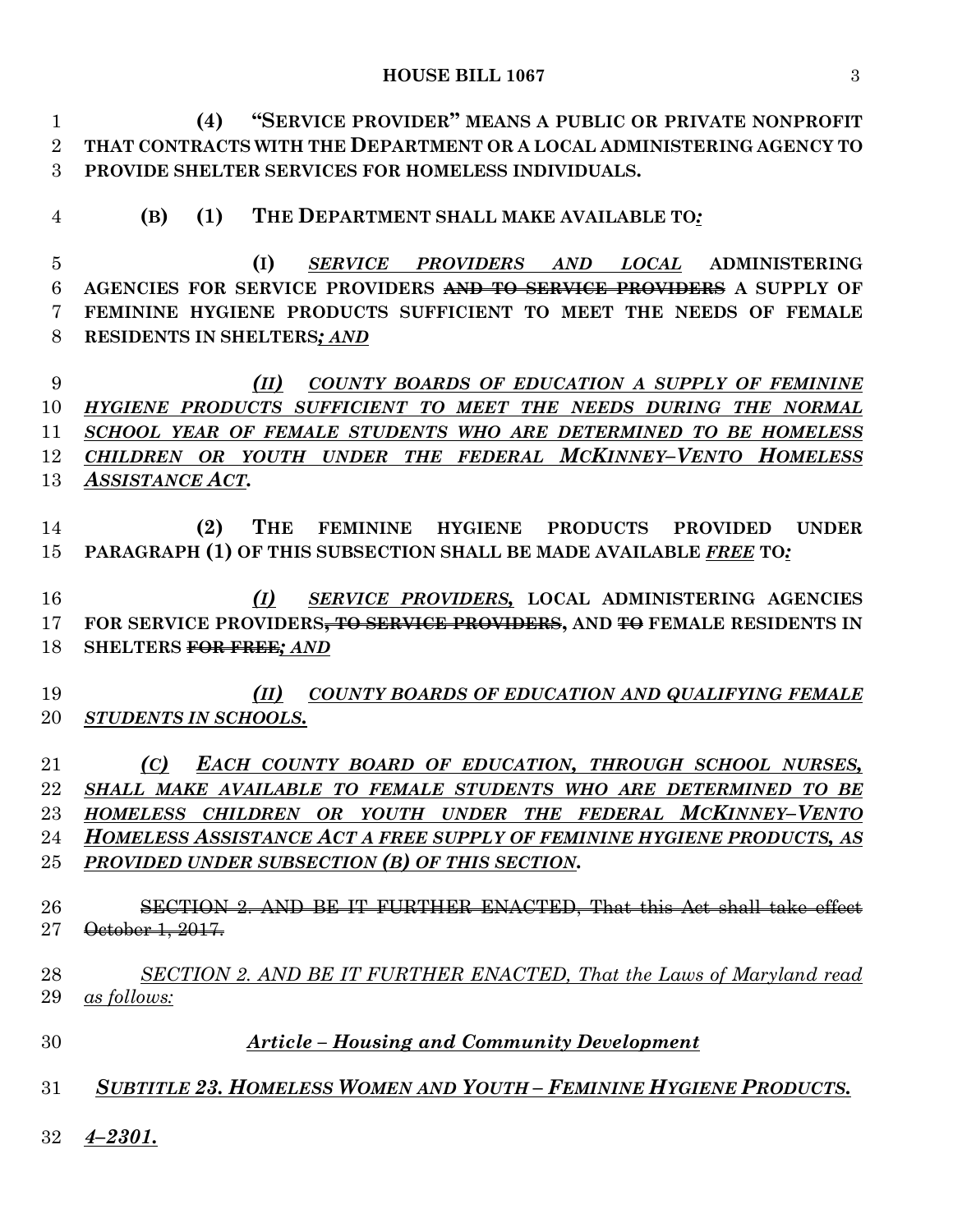*(A) (1) IN THIS SUBTITLE THE FOLLOWING WORDS HAVE THE MEANINGS INDICATED.*

 *(2) "FEMININE HYGIENE PRODUCTS" MEANS TAMPONS AND SANITARY NAPKINS FOR USE IN CONNECTION WITH THE MENSTRUAL CYCLE.*

 *(3) "LOCAL ADMINISTERING AGENCY" MEANS THE AGENCY DESIGNATED BY THE DEPARTMENT OR A LOCAL GOVERNMENT TO MANAGE THE PROGRAMS FOR TRANSITIONAL HOUSING SERVICES, INCLUDING THE HOMELESS WOMEN – CRISIS SHELTER HOME PROGRAM, AND TO PROVIDE A SERVICE DIRECTLY OR BY CONTRACT WITH A SERVICE PROVIDER.*

 *(4) "SERVICE PROVIDER" MEANS A PUBLIC OR PRIVATE NONPROFIT THAT CONTRACTS WITH THE DEPARTMENT OR A LOCAL ADMINISTERING AGENCY TO PROVIDE SHELTER SERVICES FOR HOMELESS INDIVIDUALS.*

*(B) (1) THE DEPARTMENT SHALL MAKE AVAILABLE TO:*

 *(I) SERVICE PROVIDERS AND LOCAL ADMINISTERING AGENCIES FOR SERVICE PROVIDERS A SUPPLY OF FEMININE HYGIENE PRODUCTS SUFFICIENT TO MEET THE NEEDS OF FEMALE RESIDENTS IN SHELTERS; AND*

 *(II) COUNTY BOARDS OF EDUCATION A SUPPLY OF FEMININE HYGIENE PRODUCTS SUFFICIENT TO MEET THE NEEDS DURING THE NORMAL SCHOOL YEAR OF FEMALE STUDENTS WHO ARE DETERMINED TO BE HOMELESS CHILDREN OR YOUTH UNDER THE FEDERAL MCKINNEY–VENTO HOMELESS ASSISTANCE ACT*.

 *(2) THE FEMININE HYGIENE PRODUCTS PROVIDED UNDER PARAGRAPH (1) OF THIS SUBSECTION SHALL BE MADE AVAILABLE FREE TO:*

 *(I) SERVICE PROVIDERS, LOCAL ADMINISTERING AGENCIES FOR SERVICE PROVIDERS, AND FEMALE RESIDENTS IN SHELTERS; AND*

 *(II) COUNTY BOARDS OF EDUCATION AND QUALIFYING FEMALE STUDENTS IN SCHOOLS.*

 *(C) EACH COUNTY BOARD OF EDUCATION, THROUGH SCHOOL NURSES, SHALL MAKE AVAILABLE TO FEMALE STUDENTS WHO ARE DETERMINED TO BE HOMELESS CHILDREN OR YOUTH UNDER THE FEDERAL MCKINNEY–VENTO HOMELESS ASSISTANCE ACT A FREE SUPPLY OF FEMININE HYGIENE PRODUCTS, AS PROVIDED UNDER SUBSECTION (B) OF THIS SECTION.*